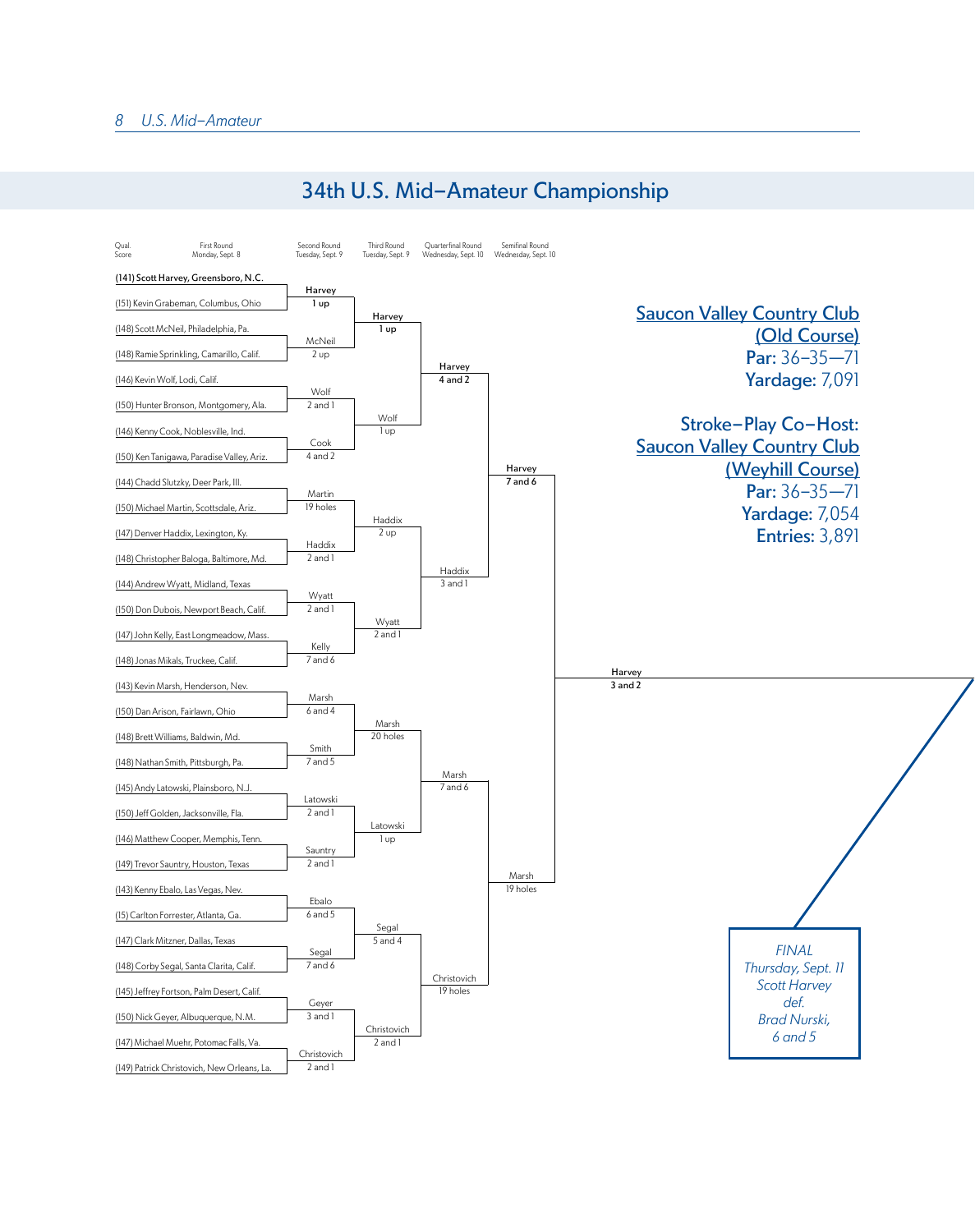

## Sept. 6-11, 2014, Saucon Valley Country Club, Bethlehem, Pa.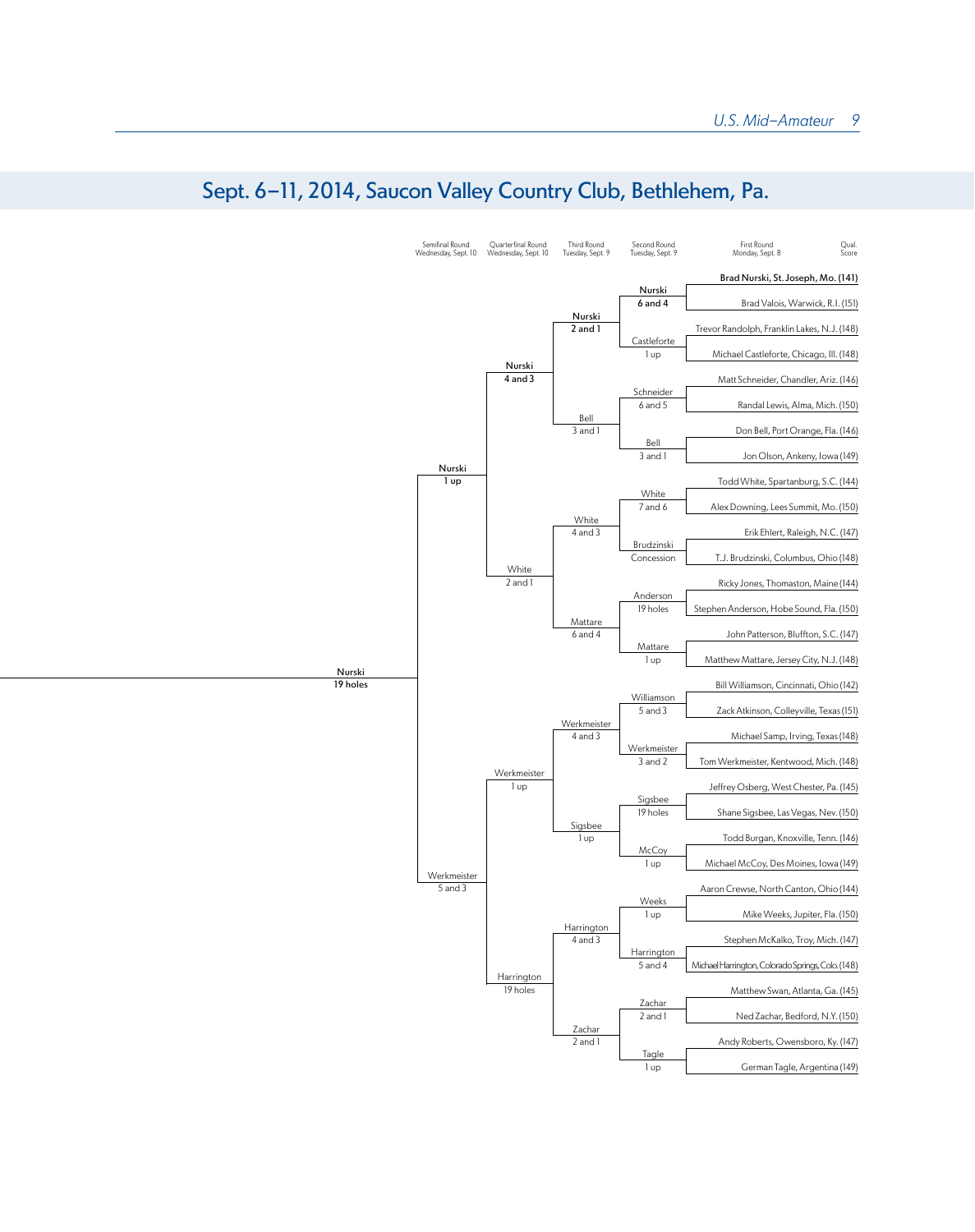## Complete Stroke-Play Results

- 141 Scott Harvey, Greensboro, N.C., 65oc-76wc; Brad Nurski, St. Joseph, Mo., 71wc-70oc
- 142 Bill Williamson, Cincinnati, Ohio, 70oc-72wc
- 143 Kevin Marsh, Henderson, Nev., 73wc-70oc; Kenny Ebalo, Las Vegas, Nev., 70wc-73oc
- 144 Aaron Crewse, North Canton, Ohio, 72oc-72wc; Todd White, Spartanburg, S.C., 73oc-71wc; Chadd Slutzky, Deer Park, Ill., 70oc-74wc; Andrew Wyatt, Midland, Texas, 75wc-69oc; Ricky Jones, Thomaston, Maine, 72wc-72oc
- 145 Matthew Swan, Atlanta, Ga., 71oc-74wc; Jeffrey Fortson, Palm Desert, Calif., 75oc-70wc; Andy Latowski, Plainsboro, N.J., 75oc-70wc; Jeffrey Osberg, West Chester, Pa., 74wc-71oc
- 146 Matt Schneider, Chandler, Ariz., 74oc-72wc; Kevin Wolf, Lodi, Calif., 74oc-72wc; Kenny Cook, Noblesville, Ind., 77oc-69wc; Don Bell, Port Orange, Fla., 70oc-76wc; Todd Burgan, Knoxville, Tenn., 72oc-74wc; Matthew Cooper, Memphis, Tenn., 74wc-72oc.
- 147 Michael Muehr, Potomac Falls, Va., 73oc-74wc; Andy Roberts, Owensboro, Ky., 74oc-73wc; John Patterson, Bluffton, S.C., 73wc-74oc; John Kelly, East Longmeadow, Mass., 74wc-73oc; Denver Haddix, Lexington, Ky., 73wc-74oc; Erik Ehlert, Raleigh, N.C., 73wc-74oc; Stephen McKalko, Troy, Mich., 73wc-74oc; Clark Mitzner, Dallas, Texas, 73wc-74oc
- 148 Brett Williams, Baldwin, Md., 77oc-71wc; Michael Samp, Irving, Texas, 79oc-69wc; Trevor Randolph, Franklin Lakes, N.J., 78oc-70wc; Scott McNeil, Philadelphia, Pa., 76oc-72wc; Ramie Sprinkling, Camarillo, Calif., 74oc-74wc; Michael Castleforte, Chicago, Ill., 74oc-74wc; Tom

Harrington, Colorado Springs, Colo., 74oc-74wc; TJ Brudzinski, Columbus, Ohio, 76oc-72wc; Christopher Baloga, Baltimore, Md., 73wc-75oc; Jonas Mikals, Truckee, Calif., 75wc-73oc; Matthew Mattare, Jersey City, N.J., 74wc-74oc 149 German Tagle, Argentina, 78oc-71wc; Patrick Christovich, New Orleans, La., 74oc-75wc; Trevor Sauntry, Houston, Texas, 78oc-71wc; Michael

McCoy, Des Moines, Iowa, 73oc-76wc; Jon Olson, Ankeny, Iowa, 74wc-

Werkmeister, Kentwood, Mich., 75oc-73wc; Nathan Smith, Pittsburgh, Pa., 76oc-72wc; Corby Segal, Santa Clarita, Calif., 75oc-73wc; Michael

- 75oc 150 Ken Tanigawa, Paradise Valley, Ariz., 76oc-74wc; Hunter Bronson, Montgomery, Ala., 72oc-78wc; Randal Lewis, Alma, Mich., 77oc-73wc; Shane Sigsbee, Las Vegas, Nev., 75oc-75wc; Jeff Golden, Jacksonville, Fla., 77oc-73wc; Nick Geyer, Albuquerque, N.M., 76oc-74wc; Ned Zachar, Bedford, N.Y., 75oc-75wc; Stephen Anderson, Hobe Sound, Fla., 75oc-75wc; Don Dubois, Newport Beach, Calif., 75oc-75wc; Michael Martin, Scottsdale, Ariz., 74wc-76oc; Alex Downing, Lees Summit, Mo., 74wc-76oc; Mike Weeks, Jupiter, Fla., 74wc-76oc; Carlton Forrester, Atlanta, Ga., 73wc-77oc; Dan Arison, Fairlawn, Ohio, 76wc-74oc
- 151 \*Zach Atkinson, Colleyville, Texas, 78wc-73oc (3); \*Brad Valois, Warwick, R.I., 75wc-76oc (4, 3); \*Kevin Grabeman, Columbus, Ohio, 76oc-75wc (4, 3)
- $* =$  In playoff; wc  $=$  Weyhill Course; oc  $=$  Old Course

## Failed to Qualify

- 151 \*Joseph Rice IV, Dunkirk, Md., 77wc-74oc (4, 4);\*Thad Hudgens, Longwood, Fla., 74wc-77oc (4, 4); \*James Scorse, Churchville, N.Y., 78wc-73oc (4, 4); \*Dave Womack, McDonough, Ga., 73oc-78wc (4, 4); \*Todd Mitchell, Bloomington, Ill., 78oc-73wc (4, 4); \*Brandon Aydlett, Metairie, La., 74oc-77wc (4, 5); \*Keith Blythe, Decatur, Ind., 78wc-73oc (4, 6); \*Tommy Clement, Mobile, Ala., 78oc-73wc (4, 6); \*Jeremy Defalco, Tucson, Ariz., 74wc-77oc (4, X); \*Mark Neider, Sandy, Utah, 74oc-77wc (6); \*Stephen Cox, Jonesboro, Ark., 75oc-76wc (6); \*David Bennett, Meadow Vista, Calif., 71wc-80oc (6); \*John Pitt, Raleigh, N.C., 75oc-76wc (5)
- 152 Douglas Hanzel, Savannah, Ga., 78oc-74wc; Ronald Denunzio, Jeannette, Pa., 74oc-78wc; Luis Romero, Huntington Beach, Calif., 78oc-74wc; Luke Phillips, Edmond, Okla., 75oc-77wc; Michael Dlugos, West Covina, Calif., 79oc-73wc; Raman Luthra, East Amherst, N.Y., 78oc-74wc; David Weisfeld, Scarsdale, N.Y., 76oc-76wc; Rob Clever, Firestone, Colo., 77wc-75oc; Jon Veneziano, Mount Dora, Fla., 76wc-76oc; Matthew Kilgo, Charlotte, N.C., 74wc-78oc; David Brown, Pittsburgh, Pa., 76wc-76oc; Robbie Wight, West Palm Beach, Fla., 76wc-76oc; John McClure, Austin, Texas, 72wc-80oc; Devlin Walsh, Napanoch, N.Y., 71wc-81oc; Robert F Gerwin II, Cincinnati, Ohio, 78wc-74oc; Doug Clapp, Walpole, Mass., 76wc-76oc; Brett Viboch, Carlsbad, Calif., 74wc-78oc; B.W. Bruce, Marion, Ill., 77wc-75oc; Scott Shingler, Haymarket, Va., 76wc-76oc; Alex Rodger, Cincinnati, Ohio, 74wc-78oc
- 153 Steve Wilson, St. Martin, Miss., 77oc-76wc; Tim Jackson, Germantown, Tenn., 76oc-77wc; Walter Todd, Laurens, S.C., 78oc-75wc; Timothy Kane, Rockville, Md., 77oc-76wc; Cortland Lowe, Austin, Texas, 76oc-77wc; Kevin Beavers, Seattle, Wash., 75oc-78wc; Trevor Hyde, Kerrville, Texas, 77oc-76wc; Garrett King, St Simons Island, Ga., 78oc-75wc; Warren Vickers, Phoenix, Ariz., 85oc-68wc; Joseph Saladino, Huntington, N.Y., 73oc-80wc; Theodore Collins, San Francisco, Calif., 78oc-75wc; Dan Sullivan, Pasadena, Calif., 75oc-78wc; James Miller, Silver Creek, N.Y., 78oc-75wc; Drew Allenspach, Louisville, Ky., 77wc-76oc; Benjamin Wescoe, New York, N.Y., 75wc-78oc; Jaime Girardi, New Port Richey, Fla., 76wc-77oc; Garren Poirier, Killington, Vt., 76wc-

77oc; Pete Krsnich, Wichita, Kan., 77wc-76oc; Preston Smith, Fortville, Ind., 76wc-77oc; Keith Humerickhouse, Eagle, Colo., 73wc-80oc; John Hunter, Houston, Texas, 82wc-71oc; Jesse Hibler, Meridian, Idaho, 74wc-79oc

- 154 Bradley Bastion, Shelby Township, Mich., 76oc-78wc; Kevin Carrigan, Canada, 79oc-75wc; Matthew Salane, Columbia, S.C., 70oc-84wc; Derek Meinhart, Mattoon, Ill., 75oc-79wc; Andy Roderique, Frankfort, Ill., 79oc-75wc; Dan Ellis, Negaunee, Mich., 76oc-78wc; Nick Desai, Zambia, 76oc-78wc; Ryan Brimley, Sandy, Utah, 77oc-77wc; Michael Green, Augusta, Ga., 77oc-77wc; Mike Dunham, Concord, Mass., 76oc-78wc; Michael Haack, Renton, Wash., 77oc-77wc; John Eades, Charlotte, N.C., 78wc-76oc; Daniel Belden, Akron, Ohio, 74wc-80oc; Charlie Stevens, Wichita, Kan., 79wc-75oc; Luke Bakke, Seattle, Wash., 71wc-83oc; Kyle Davis, Kennett Square, Pa., 80wc-74oc; Jimmy Ellis, McMurray, Pa., 79wc-75oc; Jeff Frazier, Mechanicsburg, Pa., 77wc-77oc; Josh Irving, Fort Worth, Texas, 78wc-76oc; Brandon Laird, Biloxi, Miss., 75wc-79oc; Mark Ewing, Gilbert, Ariz., 75wc-79oc; Eric Deutsch, Rochester, Minn., 75wc-79oc; Scott Ehrlich, Bethesda, Md., 77wc-77oc; Bill Sharpe, Albany, Ga., 77wc-77oc; Dylan Gergen, Mendota Heights, Minn., 75wc-79oc; Mark Scheibach, La Quinta, Calif., 76wc-78oc
- 155 Lawrence Largent, Kingsport, Tenn., 80oc-75wc; John Brennan, Audubon, Pa., 74oc-81wc; Andrew Grow, Middleton, Wis., 80oc-75wc; Rob Chappell, Cincinnati, Ohio, 79oc-76wc; Alan Coshatt, Birmingham, Ala., 80oc-75wc; Brian Haskell, St Joseph, Mo., 80oc-75wc; Daniel Young, Chicago, Ill., 75oc-80wc; John Dowdall, Richmond, Texas, 76wc-79oc; John Sawin, San Francisco, Calif., 78wc-77oc; Ryan Panichpakdee, Long Beach, Calif., 77wc-78oc; Nathan Celusta, Newbury Park, Calif., 76wc-79oc; Andrew Tindall, Manchester, Mich., 77wc-78oc; Brian Hickey, Downers Grove, Ill., 74wc-81oc
- 156 Kyle Cox, Fishers, Ind., 81oc-75wc; Matt Cohn, San Francisco, Calif., 78oc-78wc; Patricio Alzamora, Peru, 79oc-77wc; Zachary Solomon, Sacramento, Calif., 80oc-76wc; Mark McLaughlin, Minneapolis, Minn., 79oc-77wc; Rodney Thompson, Katy, Texas, 77oc-79wc; David Bartman, Los Angeles, Calif., 75oc-81wc; Andy Tiedt, Cedar Rapids, Iowa, 77oc-79wc; Greg Hamilton, Atlanta, Ga., 73wc-83oc; Thomas